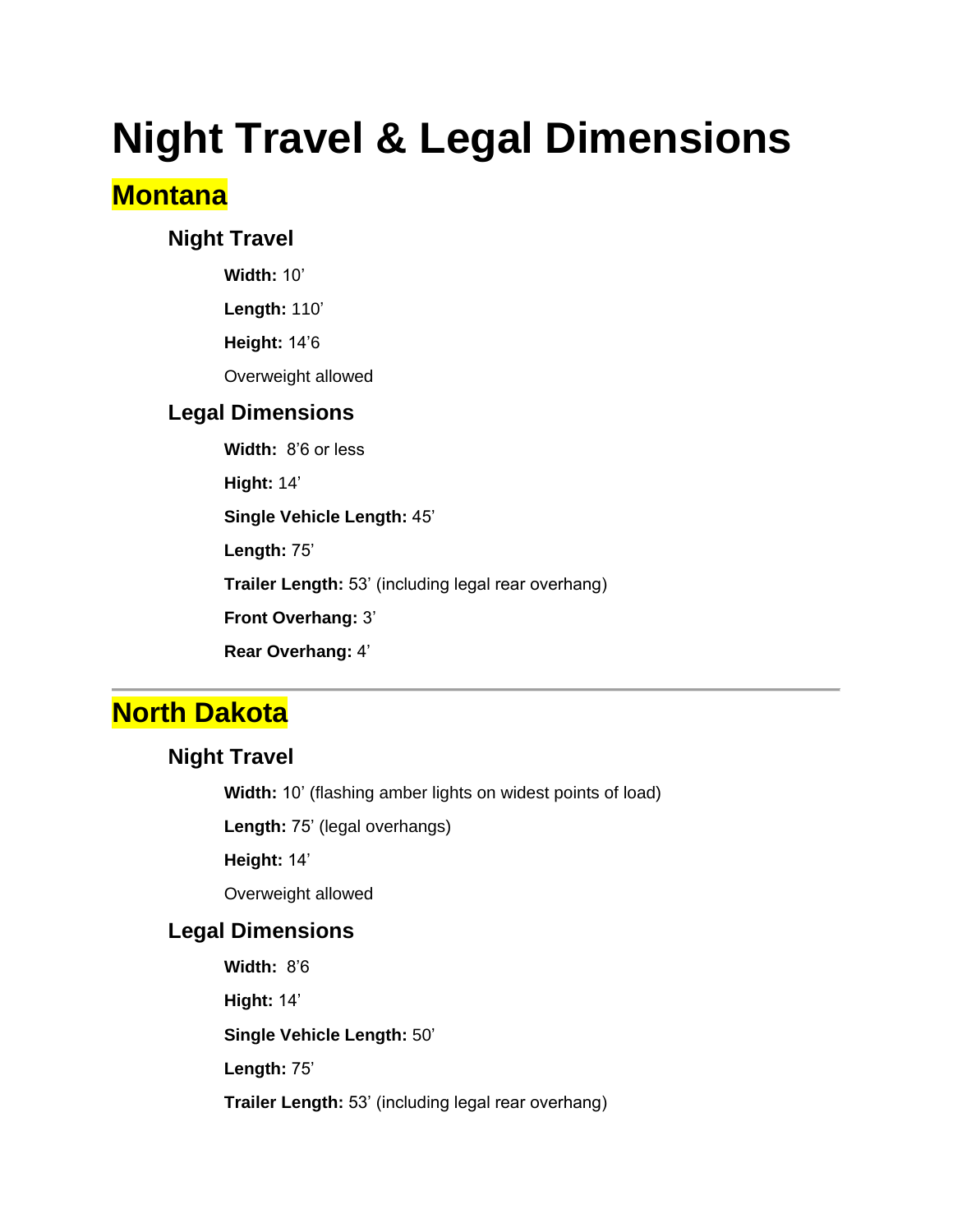**Front Overhang:** 4'

**Rear Overhang:** 4'

### **South Dakota**

### **Night Travel**

#### **Interstate Highways – Continuous travel**

**Width:** 10'

**Length:** 110'

**Height:** 14'6

Overweight allowed

#### **Non-Interstate Highways**

Overweight allowed

Legal dimensions only

#### **Legal Dimensions**

**Width:** 8'6

**Hight:** 14'

**Single Vehicle Length:** 45'

**Length:** based on trailer

**Trailer Length:** 53' (including legal rear overhang)

**Height:** 14'

**Front Overhang:** 3'

**Rear Overhang:** 4'

# **Wyoming**

### **Night Travel**

**Width:** 10'

**Length:** 81'

**Height:** 14'

Overweight allowed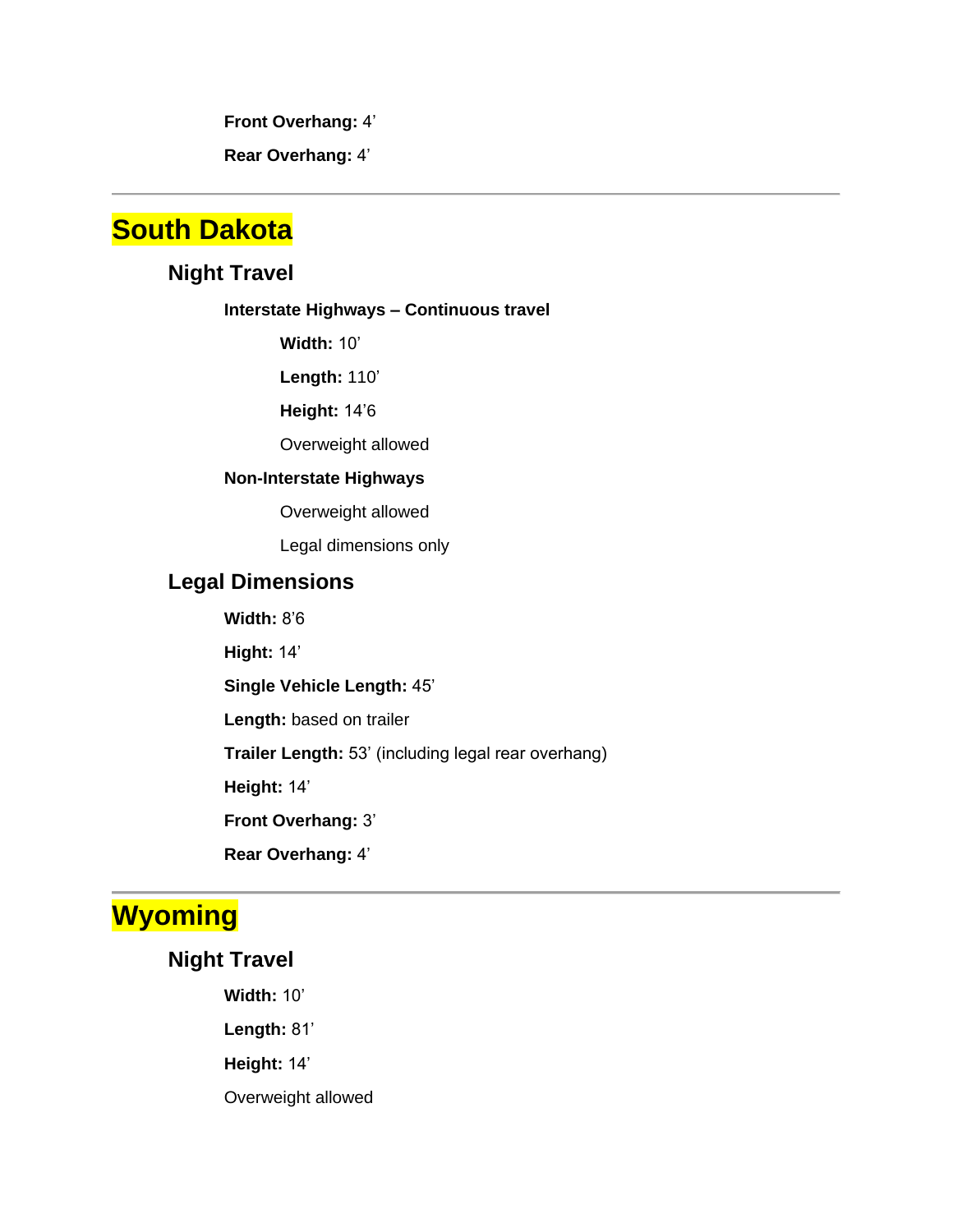#### **Legal Dimensions**

**Width:** 8'6 or less **Height:** 14' or less **Single Vehicle Length:** 60' **Length:** 81' or less **Trailer Length:** 60' (including legal rear overhang) **Front Overhang:** 4' **Rear Overhang:** 4'

### **Nebraska**

### **Night Travel**

Overweight allowed

Legal dimensions only

#### **Legal Dimensions**

**Width**: 8'6

**Height:** 14'

**Single Vehicle Length:** 40'

**Length:** Based on trailer length

**Trailer Length:** 53' (including legal rear overhang)

**Front Overhang:** 3'

**Rear Overhang:** 4'

# **Colorado**

### **Night Travel**

**Width:** 12' w/ flashing yellow lights on the front of the vehicle and at least 2 flashing yellow lights on the widest points of the load (up to 14' with a pilot car escort)

**Height:** 14'

**Length:** Based on trailer length (including legal rear overhang)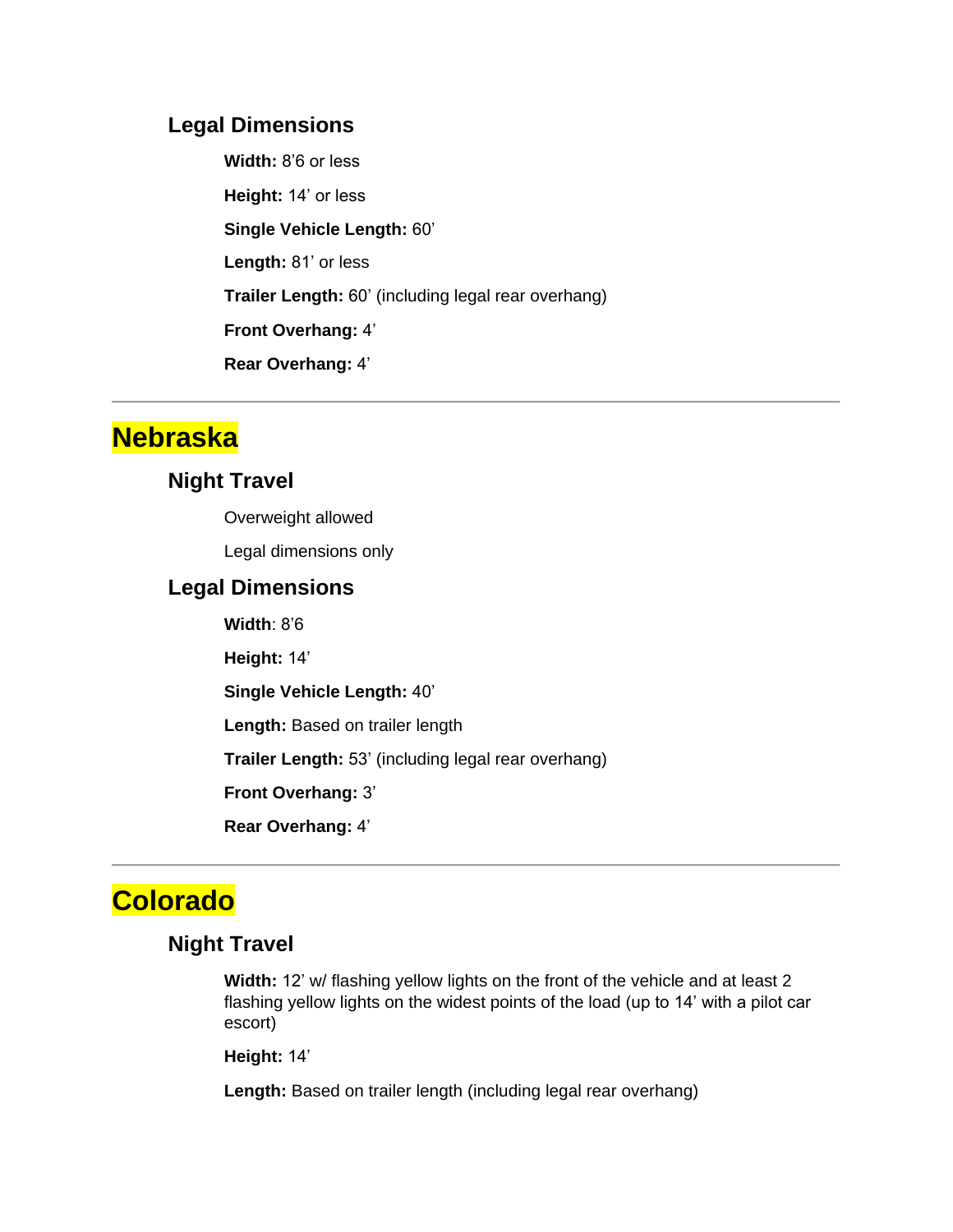**Rear Overhang:** 4' (longer w/ flashing red light attached to the end of overhang)

**Front Overhang:** 4' (longer w/ flashing yellow light attached to the end of the overhang)

Overweight allowed up to 110,000lbs

### **Legal Dimensions**

**Width:** 8'6

**Height:** 14'

**Single Vehicle Length:** 45'

Length: based on trailer length

**Trailer Length:** trailer 57'4 or less (including legal rear overhang)

**Front Overhang:** 4'

**Rear Overhang:** 10'

### **Kansas**

### **Night Travel**

Overweight allowed Legal dimensions only

### **Legal Dimensions**

**Width**: 8'6 **Height:** 14' **Single Vehicle Length:** 45' **Length:** Based on trailer length **Trailer Length:** 59'6 **Front Overhang:** 3' **Rear Overhang:** 4'

### **Oklahoma**

**Night Travel**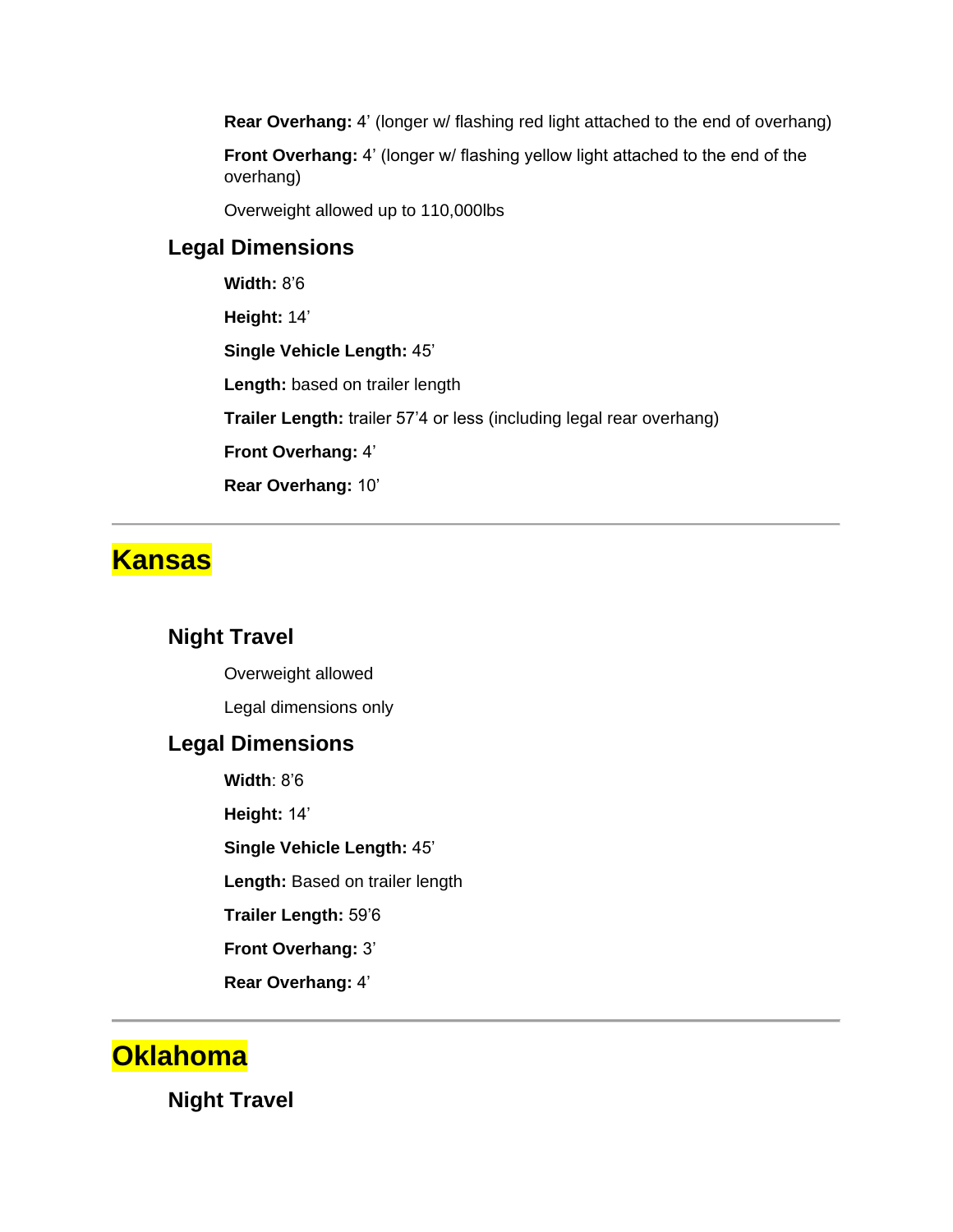Overweight allowed – *must be requested when ordering permit*

Legal dimensions only

### **Legal Dimensions**

**Width**: 8'6

**Height:** 14' (13'6 on county roads)

**Single Vehicle Length:** 45'

**Length:** 75' (Interstate & US Hwys) 70' (OK Hwys)

**Trailer Length:** 53' (Interstate & US Hwys) 59'6 (OK Hwys)

**Front Overhang:** 3'

**Rear Overhang:** 4'

### **Texas**

### **Night Travel**

### **Interstate Highways**

**Width:** 10'

**Length:** 100'

**Height:** 14'

Overweight permitted

### **Non-Interstate Highways**

Overweight only

### **Legal Dimensions**

**Width:** 8'6

**Total Length:** Determined by trailer length

**Trailer Length:** 59' (including legal rear overhang)

**Height:** 14'

**Front Overhang:** 4'

**Rear Overhang:** 8'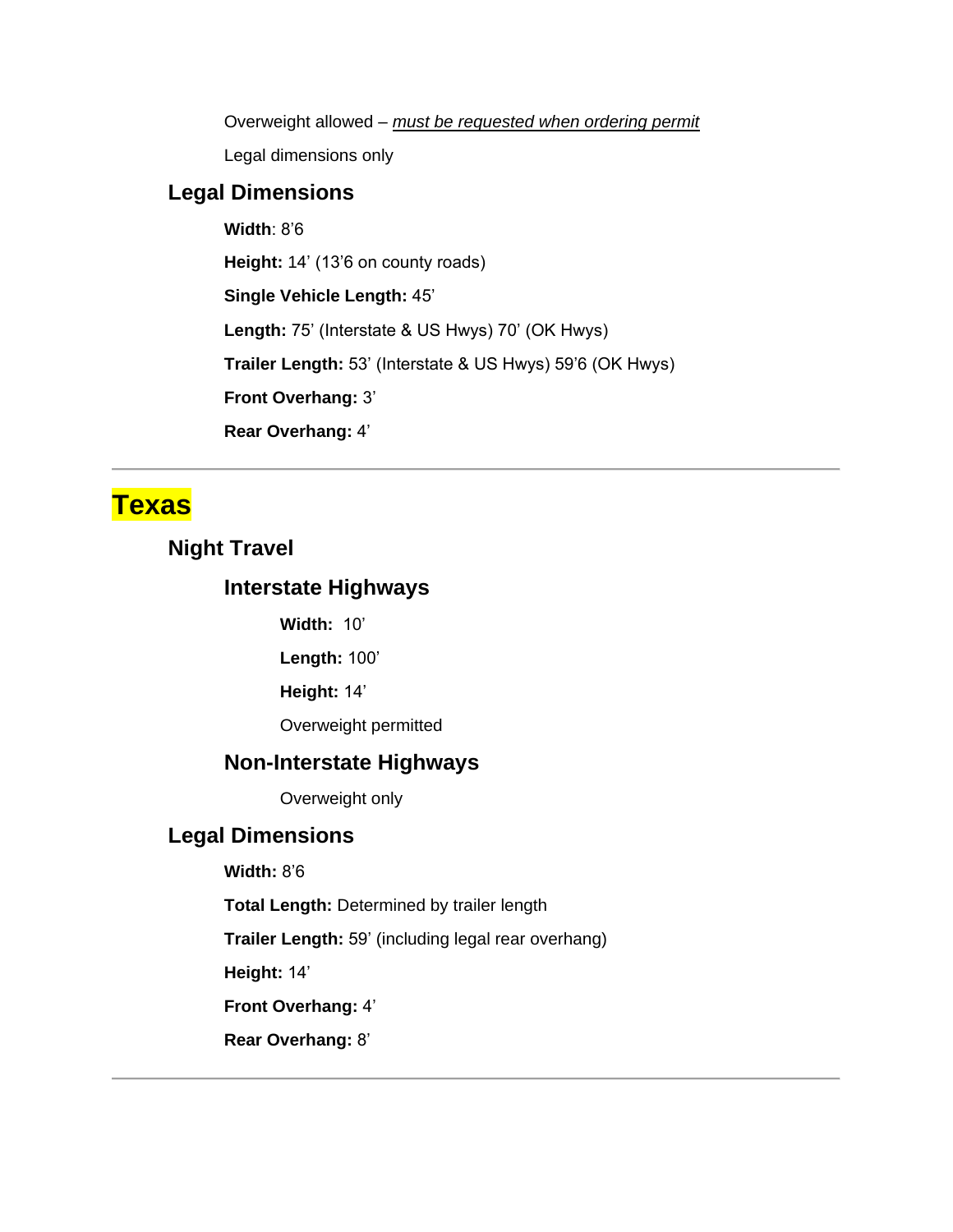### **Louisiana**

### **Night Travel**

Overweight only (See legal dimensions for designated truck routes and nondesignated roadways – map link below)

### **Legal Dimensions**

**Width:** 8'6

**Single Vehicle Length:** 45'

**Total Length:** Based on trailer length on designated truck routes (see map link)

**Total Length:** 65' on non-designated roads (see map link)

**Trailer Length:** 59'6" including legal rear overhang

**Height:** 14' on designated truck routes (see map link)

**Height:** 13'6 on non-designated roads (see map link)

#### **Map Link URL**

file:///C:/Users/MandieHuffines/Downloads/Designated\_Truck\_Routes\_36x36.pdf

### **New Mexico**

#### **Night Travel**

**Width:** 10'

**Length:** 120' (pilot car escort may be required)

**Height:** 14'6

Overweight up to 140,000lbs

#### **Legal Dimensions**

**Width:** 8'6

**Single Vehicle:** 45'

**Length:** based on trailer length on interstate and US highways

**Length:** 65' on NM State Highways

**Trailer Length:** 57'6 (including legal rear overhang)

**Height:** 14'

**Front Overhang:** 3'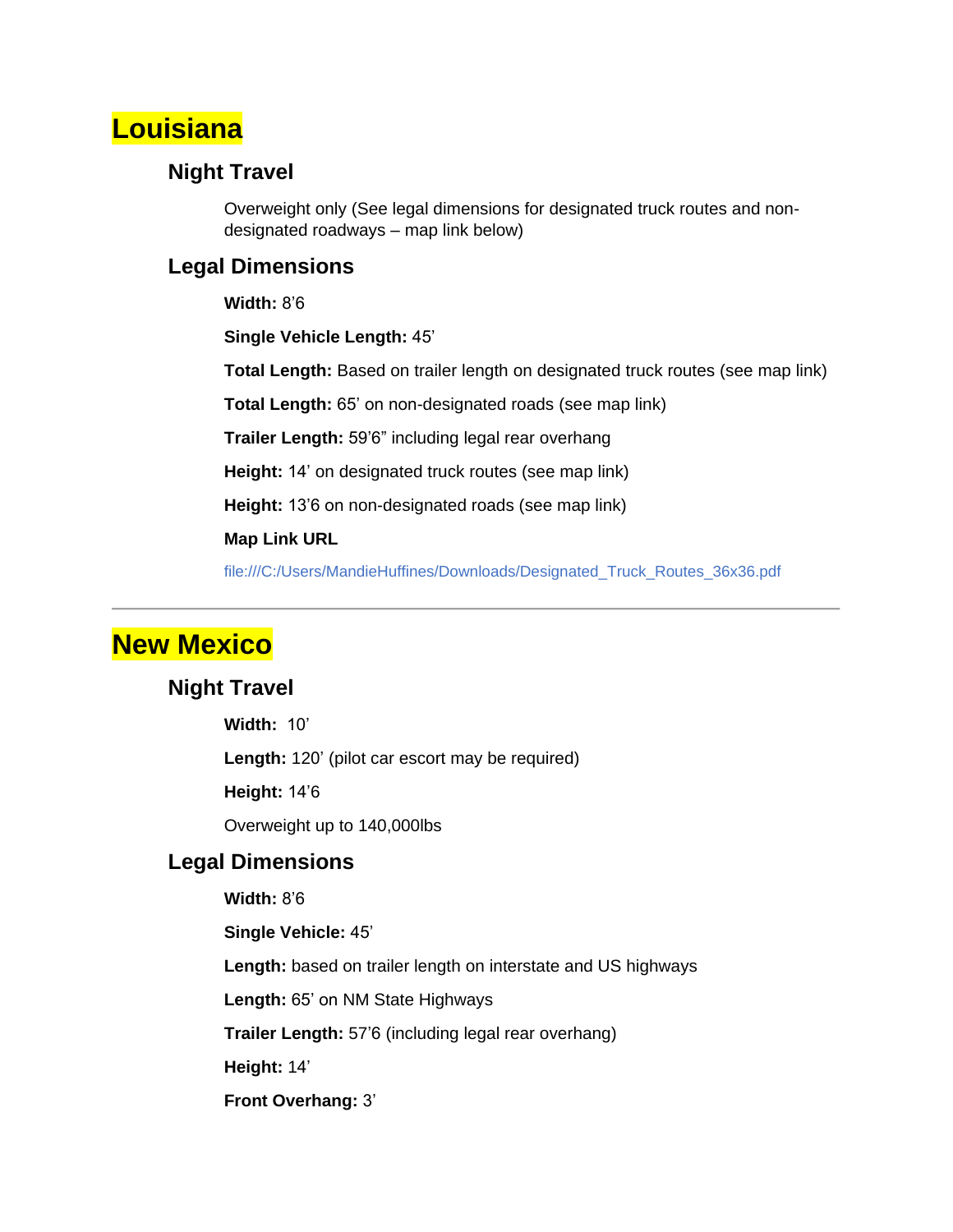**Rear Overhang:** 7'

### **Arkansas**

### **Night Travel**

**Length:** 90'

Overweight allowed up to 108,000lbs

Legal width & Height

#### **Legal Dimensions**

**Width:** 8'6 or less

**Single Vehicle:** 45'

Length: based on trailer length

**Trailer Length:** 53'6 (including legal rear overhang)

**Height:** 14'

**Front Overhang:** 3'

**Rear Overhang:** 4'

### **Illinois**

### **Night Travel**

Overweight allowed

Legal dimensions only *or*

**Width:** 12' w/ 1 additional pilot car beyond those required by permit

**Height:** 13'6

**Length:** 200' w/1 additional pilot car beyond those required by permit

### **Legal Dimensions**

**Width:** 8'6

**Single Vehicle Length:** 42'

**Total Length:** 65'

**Trailer length:** 53' (including legal rear overhang)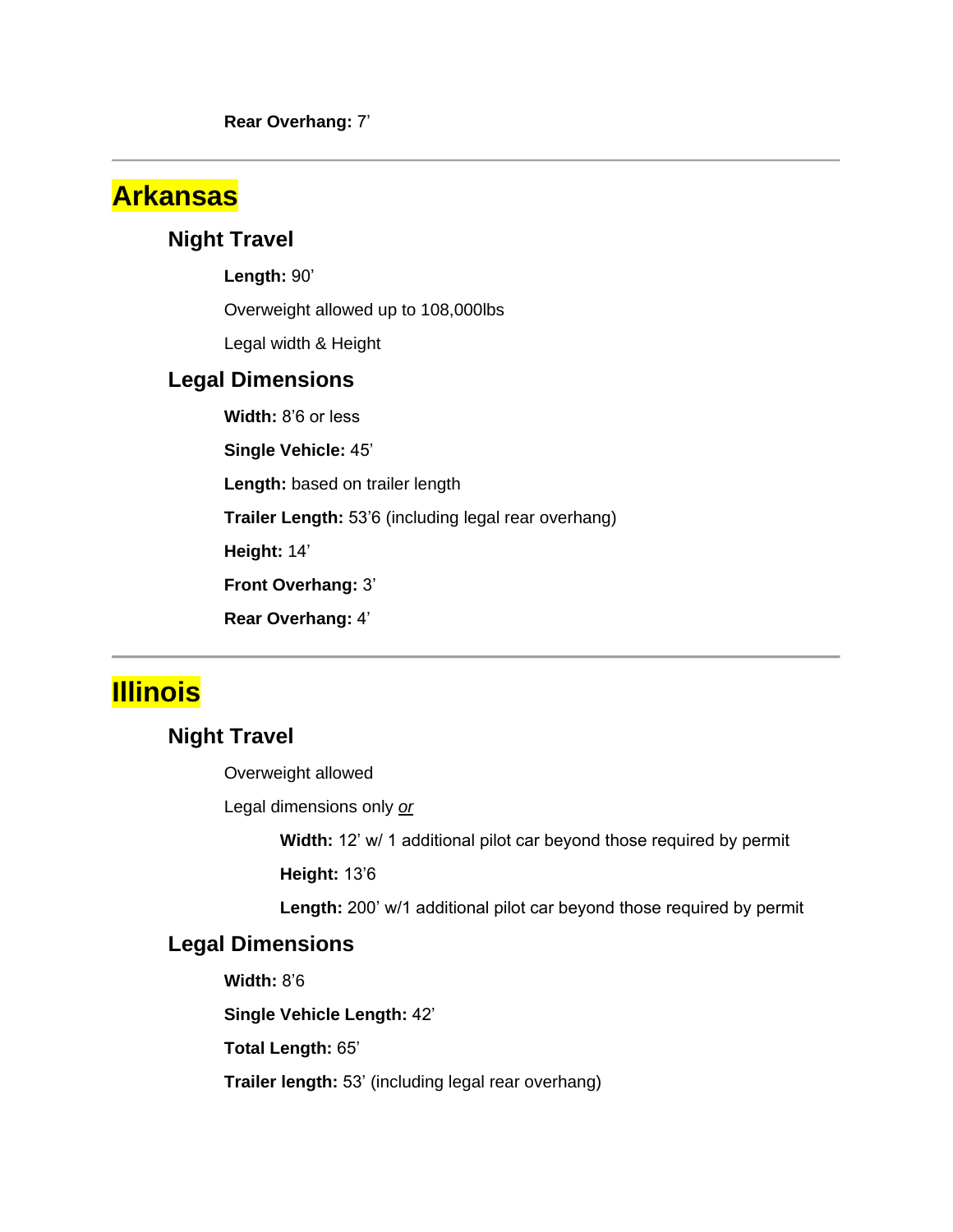**Height:** 13'6

**Front Overhang:** 3'

**Rear Overhang:** 4'

### **Missouri**

### **Night Travel**

Overweight Allowed up to 112,000lbs

Legal dimensions only

**Legal Dimensions** (see map link below – additional commercial zone limits)

**Width:** 8'6 on designated truck routes (see map link)

**Width:** 8' on non-designated truck routes (see map link)

**Single Vehicle Length:** 45'

**Total Length:** Based on trailer length

**Trailer Length:** 53' (including legal rear overhang)

**Height:** 14' on designated truck routes (see map link)

**Height:** 13'6 on non-designated highways (see map link)

**Front Overhang:** 3'

**Rear Overhang:** 4'

**Map URL** (red & blue roads)

https://www.modot.org/sites/default/files/documents/MoVehRouteMap-Statewide-21- 22\_0\_0\_0.pdf

### **Indiana**

### **Night Travel**

**Width:** 10'

**Length:** 110'

**Height:** 13'6

Overweight allowed up to 200,000lbs

### **Legal Dimensions**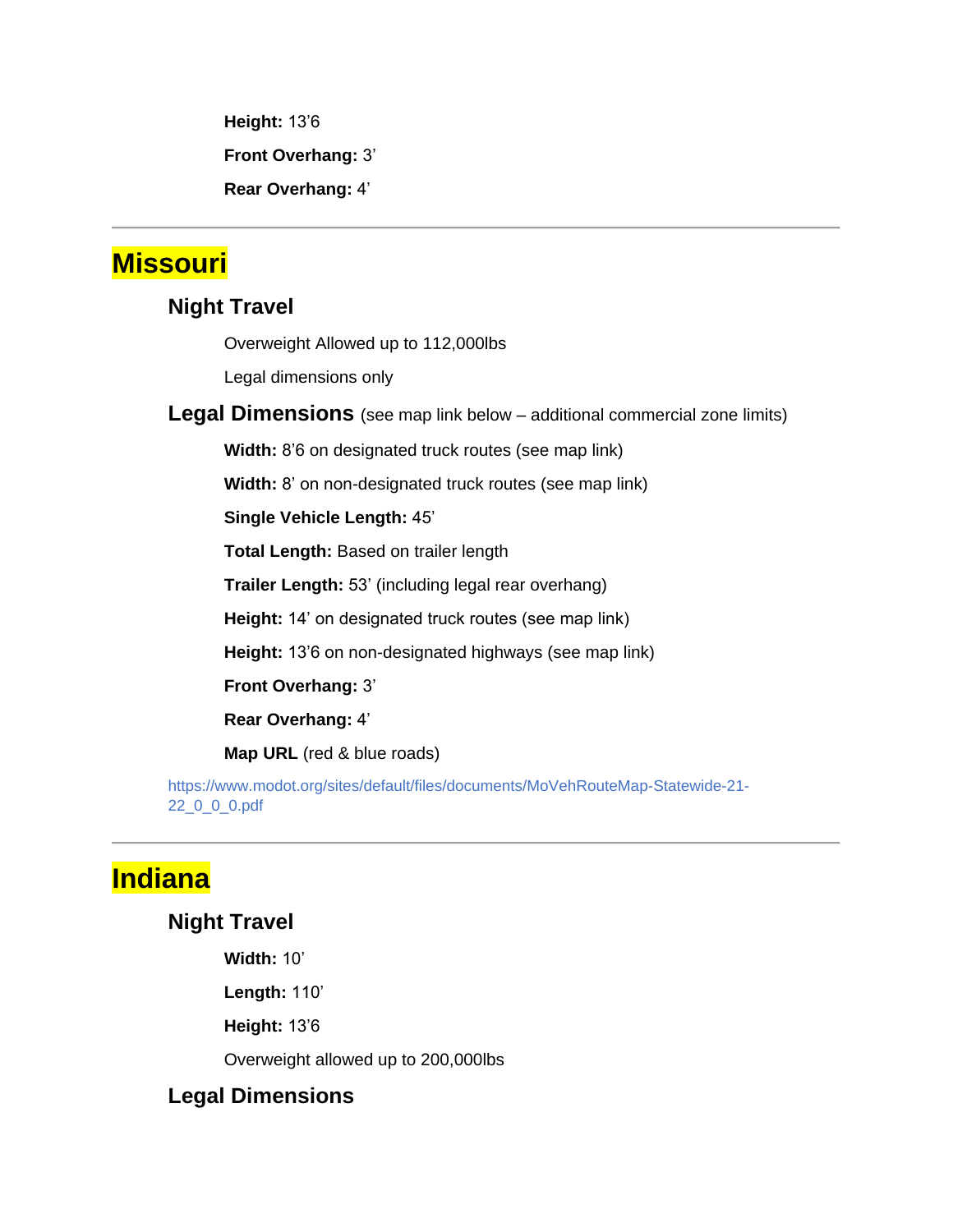**Width:** 8'6 or less **Height:** 13'6 or less **Single Vehicle Length:** 40' Length: based on trailer length **Trailer Length:** 53' (including legal rear overhang) **Front Overhang:** No set maximum – see legal length for single vehicle (40') **Rear Overhang:** No set maximum – see legal length for trailer (w/ load – 53')

### **Ohio**

### **Night Travel**

Overweight allowed

**Trailer Length:** 53' (including legal rear overhang)

All other dimensions must be legal

### **Legal Dimensions**

**Width:** 8'6

**Single Vehicle Length:** 45'

**Length:** based on trailer

**Trailer Length:** 53' (including legal rear overhang)

**Height:** 13'6

**Front Overhang:** 3'

**Rear Overhang:** 4'

### **West Virginia**

### **Night Travel**

Overweight allowed up to 110,000 – *must be requested*

Legal dimensions only

### **Legal Dimensions**